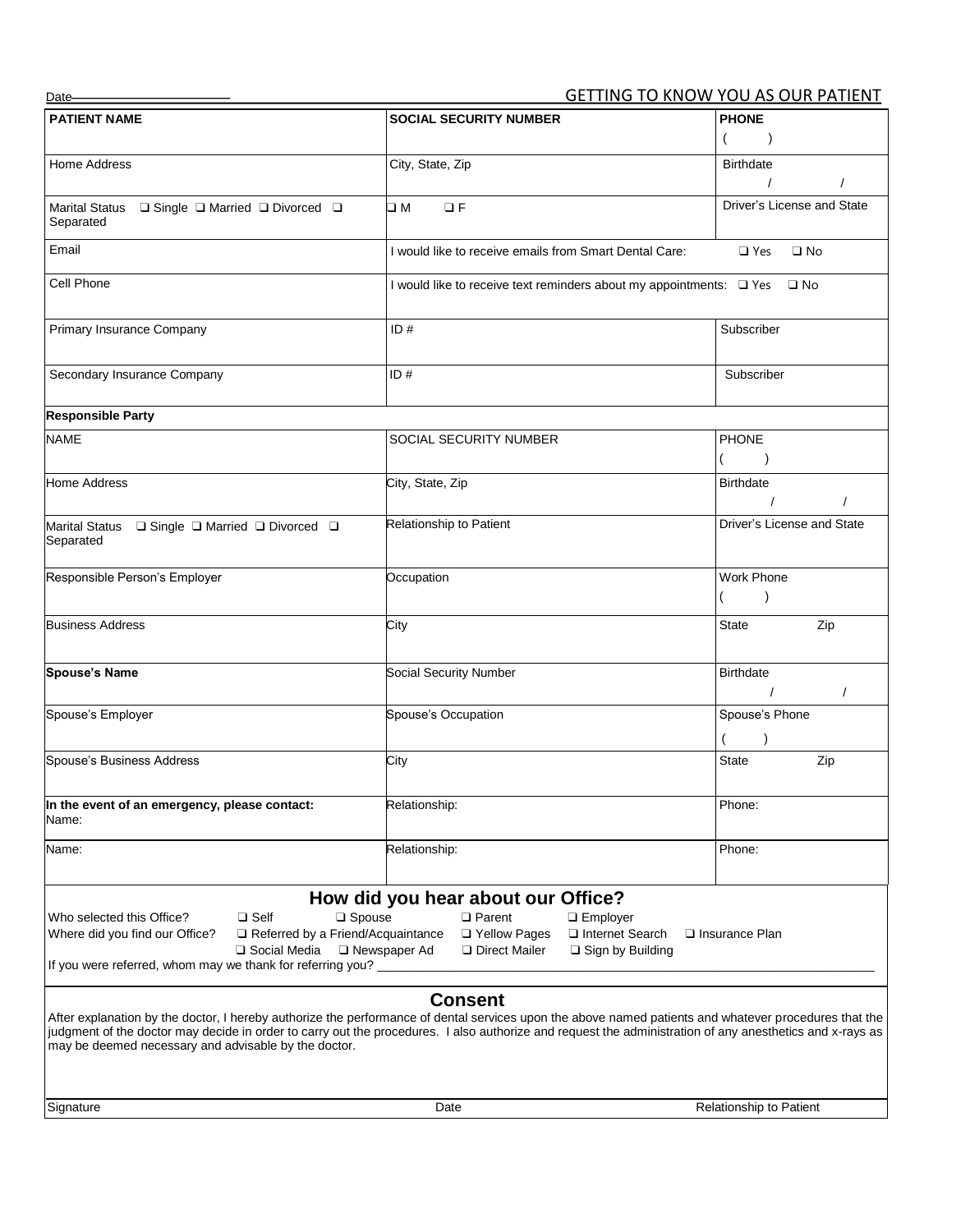## For the following questions, please mark (X) your responses **DENTAL INFORMATION**

П

Cardiovascular disease

Yes No

❑ ❑ Mitral valve prolapse

|                                                                         | Yes | No |                                                                | Yes                      | <b>No</b> |
|-------------------------------------------------------------------------|-----|----|----------------------------------------------------------------|--------------------------|-----------|
| Do your gums bleed when you brush or floss?                             |     | □  | Do you have earaches or neck pains?                            |                          |           |
| Are your teeth sensitive to cold, hot, sweets, or pressure?             | □   |    | Do you have any clicking, popping or discomfort in the<br>jaw? | ш                        |           |
| Does food or floss catch between your teeth?                            | □   | ⊓  | Do you brux or grind your teeth?                               | ⊔                        | □         |
| Is your mouth dry?                                                      | ❏   | ❏  | Do you have sores or ulcers in your mouth?                     | ⊔                        | ப         |
| Have you had any periodontal (gum) treatment?                           | □   | □  | Do you wear dentures or partials?                              | $\overline{\phantom{a}}$ |           |
| Have you had any problems associated with previous<br>dental treatment? | □   |    | Do you participate in active recreational activities?          |                          |           |
| Is your home water supply fluoridated?                                  | □   | П  | Have you ever had a serious injury to your head or mouth?      | ப                        |           |
| Are you currently experiencing dental pain or discomfort?               | □   | □  |                                                                |                          |           |
| Date of last dental visit?                                              |     |    | Date of last dental x-rays:                                    |                          |           |
| What was done at that time?                                             |     |    |                                                                |                          |           |

## MEDICAL INFORMATION

| Physician Name:                                                        | Phone: |        | Are you taking or have you recently taken any prescription or over the |                                                                                                        |                  |                        |        |             |
|------------------------------------------------------------------------|--------|--------|------------------------------------------------------------------------|--------------------------------------------------------------------------------------------------------|------------------|------------------------|--------|-------------|
|                                                                        |        |        |                                                                        | counter medicines? □ Yes □ No                                                                          |                  |                        |        |             |
| Address/City/State/Zip                                                 |        |        |                                                                        |                                                                                                        |                  |                        |        |             |
|                                                                        |        |        |                                                                        | If so, please list all, including vitamins, herbal preparations, or                                    |                  |                        |        |             |
| Has there been any change in your general health within the past year? |        |        |                                                                        |                                                                                                        |                  |                        |        |             |
|                                                                        |        |        |                                                                        |                                                                                                        |                  |                        |        |             |
|                                                                        |        |        |                                                                        |                                                                                                        |                  |                        |        |             |
|                                                                        |        | Yes    | <b>No</b>                                                              |                                                                                                        |                  |                        | Yes    | <b>No</b>   |
| Joint Replacement: Have you had an orthopedic total                    |        | $\Box$ | $\Box$                                                                 | Are you taking or scheduled to begin taking either of the                                              |                  |                        | $\Box$ | $\Box$      |
| joint replacement? _____________                                       |        |        |                                                                        | medications, alendronate (Fosamax) or risedronate                                                      |                  |                        |        |             |
| Date: <u>Any complications:</u>                                        |        |        |                                                                        | (Actonel) for osteoporosis or Paget's disease?                                                         |                  |                        |        |             |
| Do you use controlled substances (drugs)?                              |        | $\Box$ | $\Box$                                                                 | Since 2001, were you treated or are you presently<br>scheduled to begin treatment with the intravenous |                  |                        | $\Box$ | $\Box$      |
| Do you use tobacco? If so, are you interested in                       |        | $\Box$ | $\Box$                                                                 | bisphosphonates (Aredia or Zometa) for bone pain,                                                      |                  |                        |        |             |
|                                                                        |        |        |                                                                        | hypercalcemia or skeletal complications resulting from                                                 |                  |                        |        |             |
| Do you drink alcoholic beverages?                                      |        | $\Box$ | $\Box$                                                                 | Paget's disease, multiple myeloma or metastatic cancer?                                                |                  |                        |        |             |
|                                                                        |        |        |                                                                        |                                                                                                        |                  |                        |        |             |
| Allergies: Are you allergic to or have you had a reaction              |        | Yes    | No                                                                     |                                                                                                        |                  |                        | Yes    | No          |
| to: (List type of reaction)                                            |        |        |                                                                        |                                                                                                        |                  |                        | $\Box$ | □           |
|                                                                        |        | $\Box$ | ❏                                                                      |                                                                                                        |                  |                        | $\Box$ | □           |
|                                                                        |        | $\Box$ | □                                                                      |                                                                                                        |                  |                        | $\Box$ | $\Box$      |
|                                                                        |        | $\Box$ | □                                                                      |                                                                                                        |                  |                        | $\Box$ | $\Box$      |
| Barbiturates, sedatives, or sleeping pills________________             |        | $\Box$ | ❏                                                                      |                                                                                                        |                  |                        | $\Box$ | $\Box$      |
|                                                                        |        | $\Box$ | ❏                                                                      |                                                                                                        |                  |                        | $\Box$ | $\Box$      |
|                                                                        |        | $\Box$ | $\Box$                                                                 |                                                                                                        |                  |                        |        | □           |
|                                                                        |        |        |                                                                        |                                                                                                        |                  |                        |        |             |
| Please mark (X) your response to indicate if you have or have not      |        |        |                                                                        | Women Only: Are you:                                                                                   |                  |                        | Yes    | No          |
| had any of the following diseases or problems                          |        |        |                                                                        |                                                                                                        |                  |                        | □      | $\Box$      |
| Artificial (prosthetic) heart valve                                    |        | $\Box$ | $\Box$                                                                 |                                                                                                        |                  |                        | $\Box$ | $\Box$      |
| Previous Infective endocarditis                                        |        | $\Box$ | $\Box$                                                                 |                                                                                                        |                  |                        | $\Box$ | $\Box$      |
| Damaged valves in transplanted heart                                   |        | $\Box$ | $\Box$                                                                 |                                                                                                        | Yes No           | Hepatitis, jaundice or |        | Yes No      |
|                                                                        |        |        |                                                                        | Autoimmune disease                                                                                     | $\Box$<br>$\Box$ | liver disease          |        | $\Box$<br>□ |

Congenital Heart Disease (CHD) ❑ ❑ Rheumatoid arthritis ❑ ❑ Epilepsy ❑ ❑

Angina ❑ ❑ Pacemaker ❑ ❑ Asthma ❑ ❑ Neurological disorders ❑ ❑ Arteriosclerosis ❑ ❑ Rheumatic fever ❑ ❑ Bronchitis ❑ ❑ Sleep disorder ❑ ❑

Systemic lupus erythematosus

Yes No ❑ ❑

(cont. on other side)

❑ ❑

❑ ❑ Fainting spells or seizures